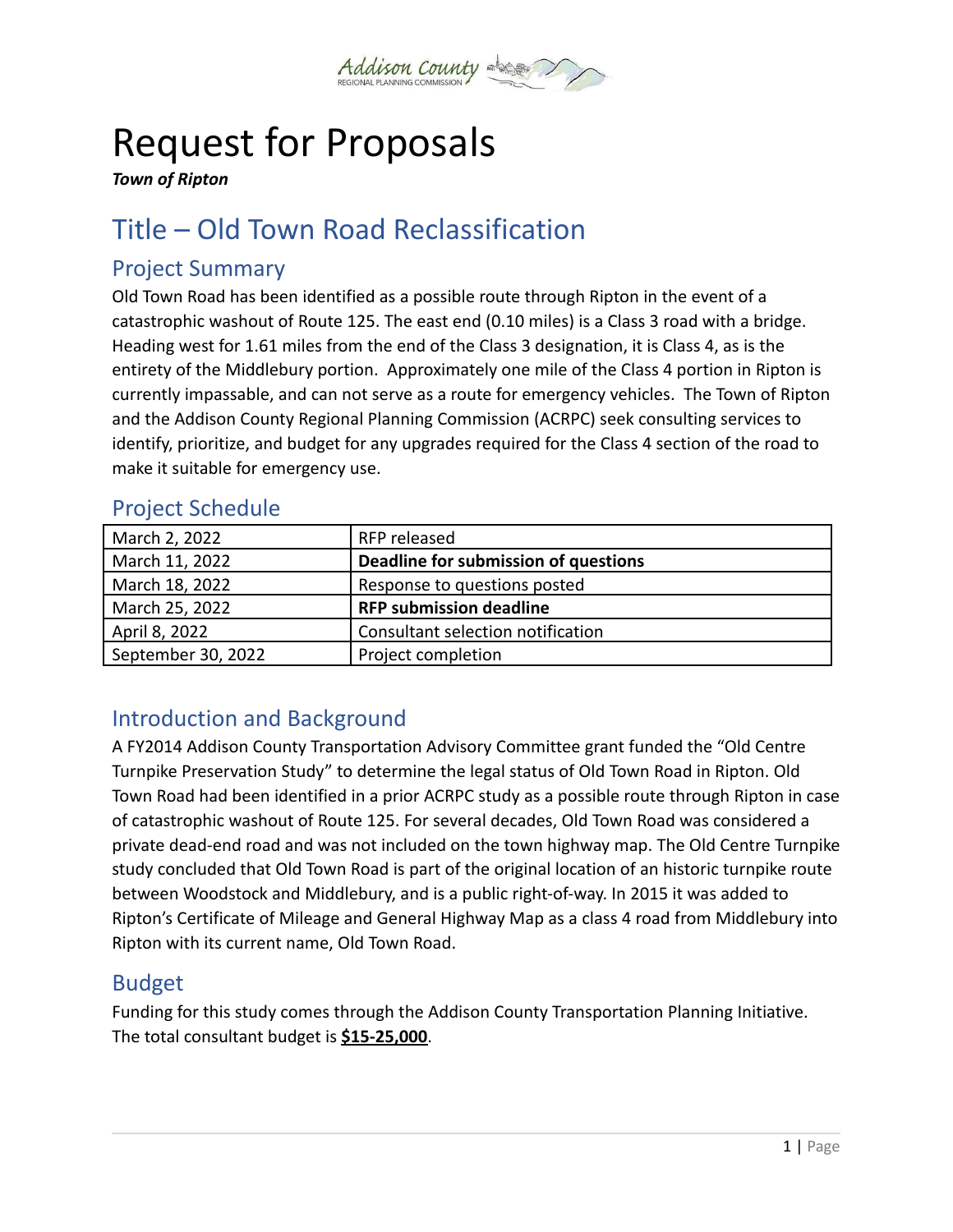

### Scope of Work

As part of this analysis the consultant will provide the Town of Ripton an evaluation of steps and projects needed to make Old Town Road suitable as an emergency access route in the event of floods damaging the principal access along Route 125. The analysis should include:

- Recommendations for road alignment,
- Desktop review of environmental and archeological constraints,
- A list of projects needed to make the road compliant with [A-76](https://outside.vermont.gov/agency/vtrans/external/CADD/WebFiles/Downloads/Standards/English/PDF/stda76.pdf) and [Municipal Road](https://www.vlct.org/sites/default/files/Town%20Road%20and%20Bridge%20Standards%20fillable%20form.pdf) [General Permit](https://www.vlct.org/sites/default/files/Town%20Road%20and%20Bridge%20Standards%20fillable%20form.pdf) standards, and
- An order of magnitude cost estimate for each of the recommended projects.

#### **TASKS: Consultants are invited to submit a proposal that addresses the most relevant tasks within the scope of work consistent with the budget available if justification is provided**.

- **A. Project Kickoff Meeting** Meet with a local project steering committee to develop a clear understanding of the project goals, objectives, timelines and deliverables.
- **B. Compile Base Map/Document Existing Conditions -** Compile a base map using available mapping including VT Digital Orthophotos, digital parcel maps for the Town and other natural resource-based GIS data available from the ACRPC or the Vermont Center for Geographic Information (VCGI). The compiled information must be displayed in an ArcView-compatible format. Display of typical sections and other engineering type drawings may be done with software other than ArcView. Existing conditions to be noted include roadway widths, subsurface drainage, natural resource constraints, utilities, and any other items the consultant feels are appropriate. The consultant may elect to undertake a topographic survey to more accurately map roadway and right-of-way widths, drainage facilities and any other features that may be critical to the design of the project.
- **C. Assess Local Concerns** The consultant will organize and moderate a 'local concerns' meeting or equivalent with Town representatives, the U.S. Forest Service, Green Mountain Power, any other affected utilities, and the public to develop a clear understanding of the project goals, objectives and concerns. This meeting may be an opportunity to discuss any future maintenance issues or concerns with the proposed project. As an outcome of the local concerns meeting and the project kickoff meeting, the consultant will develop a Project Purpose and Need Statement for proposed improvements. The consultant will generate this statement based on local input and an understanding of existing conditions.
- **D. Develop Conceptual Projects** In cooperation with the Town staff the consultant will be responsible for identifying potential projects necessary to make the road passable.
- **E. Identify Utility Conflicts** Identify and discuss all public and private underground and overhead utilities in the project area. Include a preliminary assessment of whether any relocations will be required. Will the relocations occur outside of the existing Rights of Way? The assessment should include identification of owners of potentially impacted utilities.
- **F. Identify Natural and Cultural Resource Constraints and Permitting Requirements** Review natural and cultural resource issues including wetlands, surface waters, floodplains, river corridors, flora/fauna, endangered species, storm water, hazardous material sites, forest land, historic, archaeological and architectural resources, 4(f) and 6(f) public lands, and agricultural lands. Identify potential impacts on these resources and permitting requirements, including the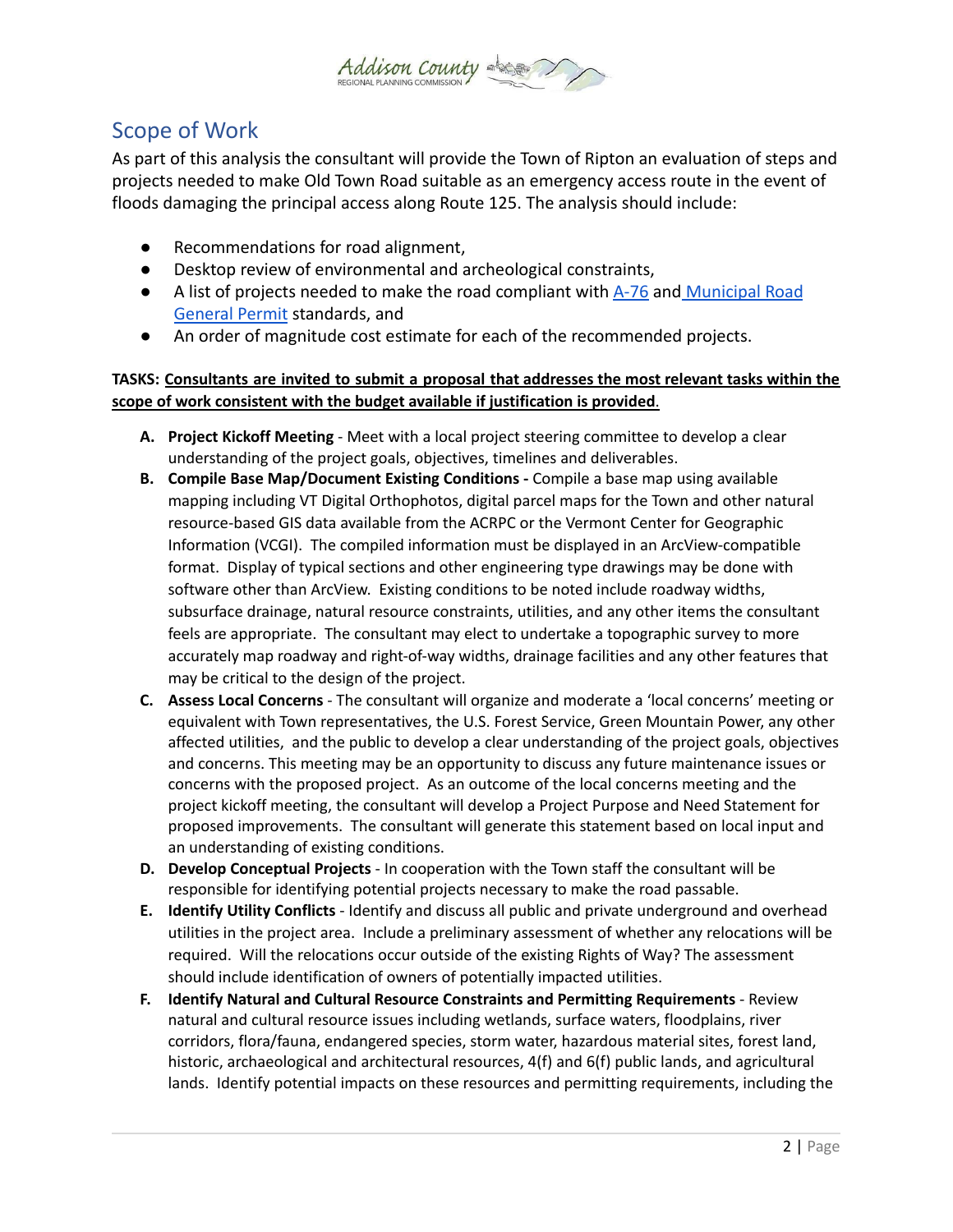

potential for review under Act 250. Recommendations for any project's effect on environmental resources shall be stated in the scoping report, along with anticipated permit requirements.

- **G. Draft Project Presentation and Prioritization** The consultant will develop a prioritized list of projects necessary to make the road passable, and present them to the Ripton Selectboard for review prior to completion of the final report. For each project the consultant should identify any resource constraints, right-of-way impacts, utility impacts, and a preliminary cost estimate, and any other factors that will help the community evaluate the projects being considered.
- **H. Final Report Production -** Using information gathered from the activities outlined above and from the meetings with the Town, submit a final report outlining the findings of the study.
- **I. Final Presentation -** Once the report is accepted by the Town, the consultant will make a final presentation to the ACRPC Transportation Advisory Committee at their September 21, 2022 meeting.

#### Deliverables

- A. A digital copy of the final report with all illustrations and plans shall be delivered in Adobe Acrobat PDF format.
- B. Executive summary of final work product
- C. All data, databases, reports, preliminary engineering plans, programs and materials in digital and hard copy format created under this project shall be transferred to ACRPC upon completion of the project and will be treated by ACRPC as public information. Digital map data products shall be compiled and delivered to ACRPC in Vermont State Plane Coordinates (NAD 1983 Meters). Data that are developed must follow all applicable published standards of the Vermont Geographic Information System (VGIS). Preferably, deliverables will be provided in ESRI 'shape' file format. All place or site-related databases must include a valid street address.
- D. Presentation of draft work product to the Ripton Selectboard at their September 12, 2022 meeting or earlier.
- E. Presentation of final report and findings at the September 21, 2022 or earlier ACRPC TAC meeting.
- F. The recording and distribution of minutes from all project meetings will be the responsibility of the consultant.

#### Submission Requirements

Please furnish one (1) digital copy of the proposal with pages numbered consecutively.

#### **A. Required Technical Information**

- 1. Cover Letter
- 2. Qualifications of the Consultation Firm please describe experience in areas needed to fulfill the project scope. Specifically, list which proposed project team members have worked on which related projects.
- 3. Scope of Work a scope of work for the project detailing the consultant's proposed approach to the base scope of the tasks described in the RFP, **and any recommended adjustments to the scope or tasks.** The consultant may also propose additional supplemental items to the scope of work.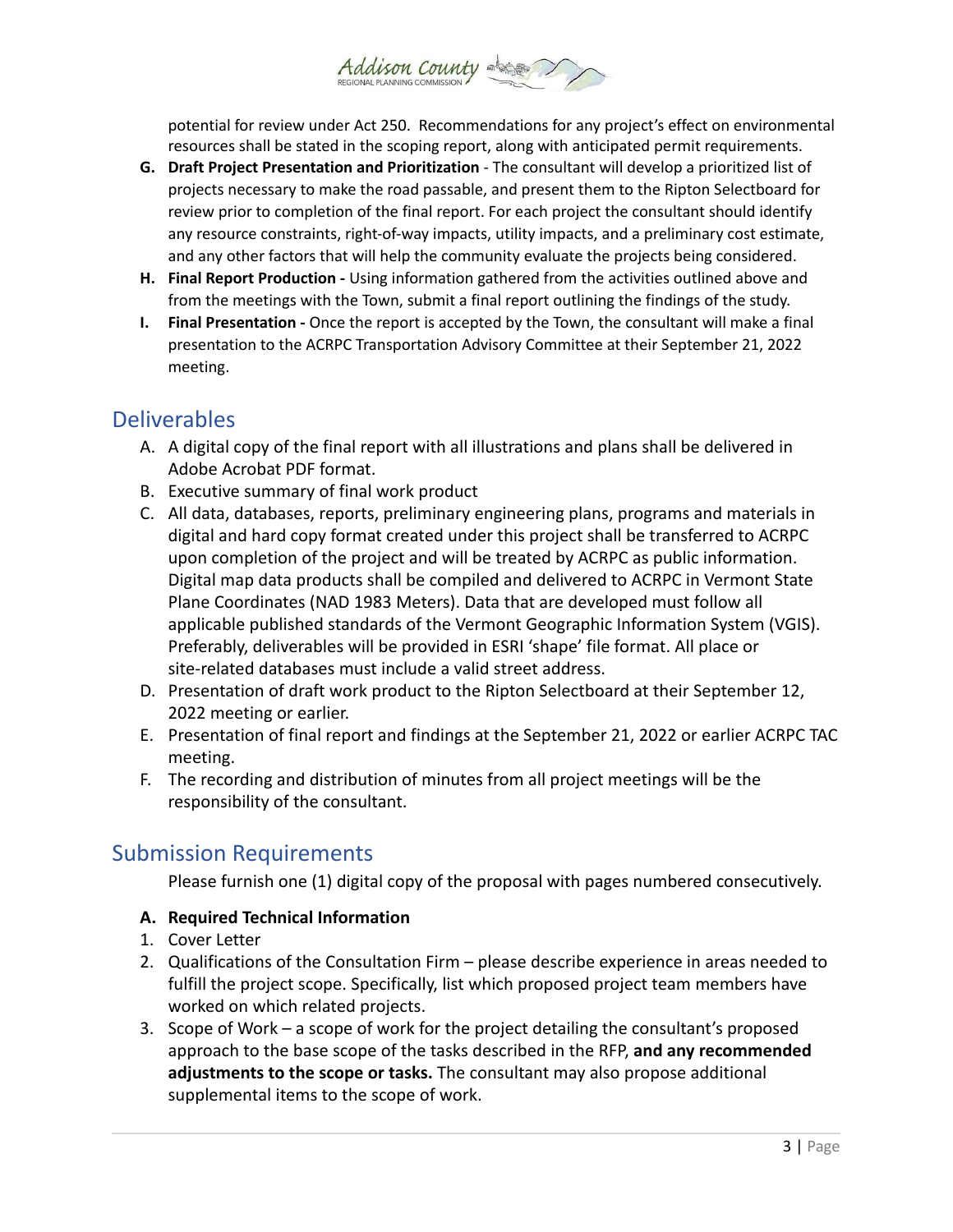

- 4. Proposed Schedule the schedule should include completion of work tasks and deliverables as well as any key meetings and comply with the timeline given in the RFP.
- 5. Project Organization discuss project management structure and relate the job categories listed.
- 6. Resumes of key staff who will be working on the project (not exceeding 2 pages for each), a brief description of their roles in the project, and a brief description of their work on related projects.
- 7. References please provide a minimum of three, including the name and telephone number of each.
- 8. The proposal, encompassing items 1-7 above, shall not exceed 20 pages.

## Consultant Selection

All proposals will be evaluated using the criteria listed below by a selection committee. The selection committee will consist of representatives from the Town of Ripton and ACRPC staff. Proposals will be ranked based on the following criteria (100 points total):

- Demonstration of overall project understanding, insights into potential issues, and demonstrated understanding of the project deliverables (20 pts)
- Qualifications of the firm and the personnel to be assigned to the project, and experience with similar projects (20 pts)
- Completeness and clarity of proposal and creativity/thoughtfulness in addressing the scope of work (20 pts)
- Demonstrated understanding of, and ability to meet schedule and budget (15 pts)
- Demonstrated knowledge of the project area (10 pts)
- Appropriateness of budget allocation by task (15)

*The Addison County Regional Planning Commission (ACRPC) reserves the right to seek clarification of any proposal submitted and to select the proposal considered to best promote the public interest. All proposals become the property of the ACRPC upon submission. The cost of preparing, submitting and presenting a proposal is the sole expense of the consultant. The ACRPC reserves the right to reject any and all proposals received as a result of this solicitation, to negotiate with any qualified sources, to waive any formality and any technicalities or to cancel the RFP in part or in its entirety if it is in the best interest of ACRPC. This solicitation or proposals in no way obligates ACRPC to award a contract.*

#### Contract Requirements

The contract shall not start until the successful applicant enters into a written contract with ACRPC to perform the work subject to this Request for Proposal. Sub-contractors must comply with all State and Federal covenants required by virtue of the funding source or contained or referenced in all subcontracts including, but not limited to, the following provisions:

- Insurance Coverage
- Indemnifications
- Workers Compensation